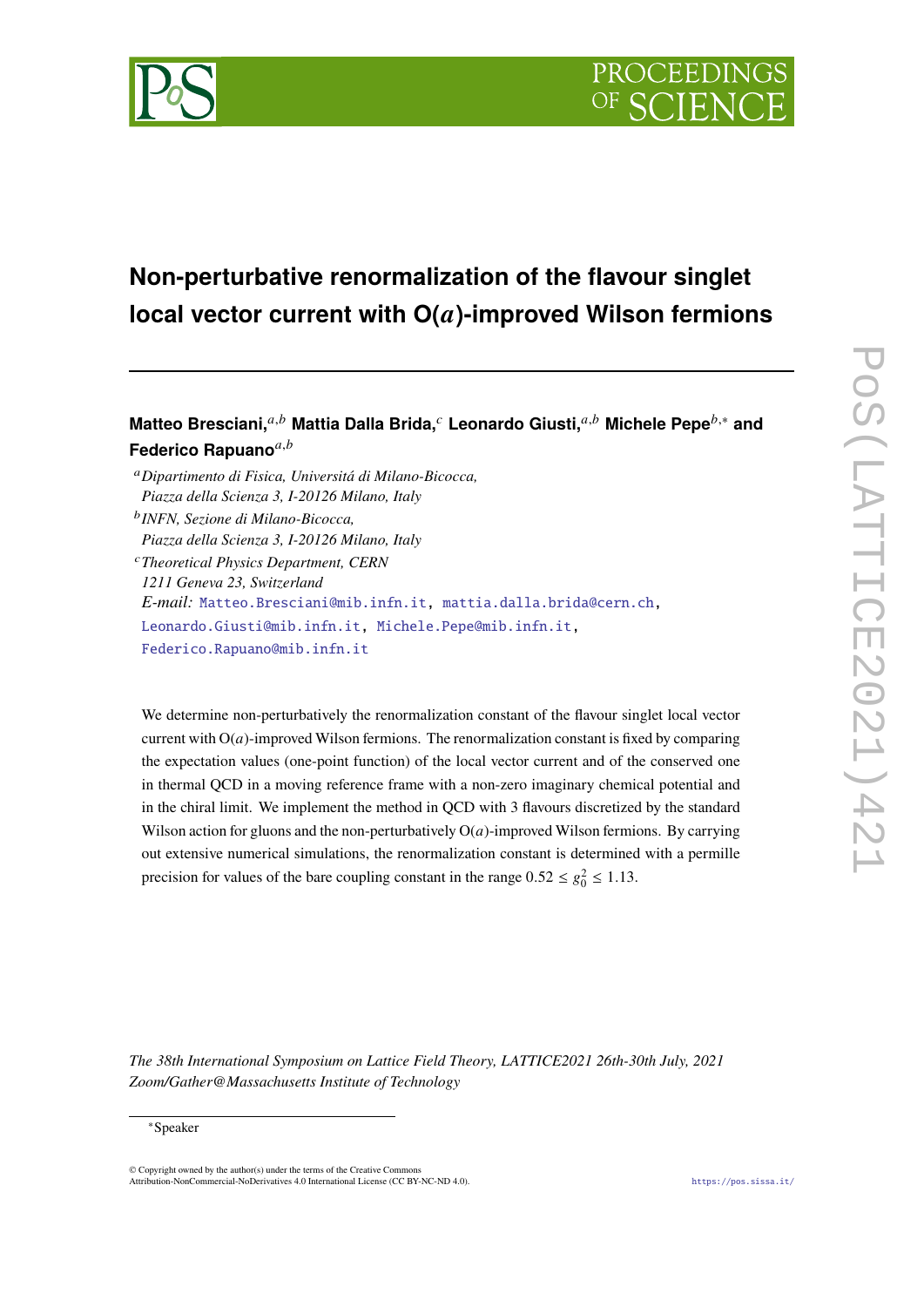## **1. Introduction**

When studying QCD on the lattice one usually faces the problem of computing renormalization constants in order to extract physically relevant information from the expectation values of a lattice operator O. Moreover, when O is renormalized, it may mix with other operators  $O_k$  that have the same symmetry transformation rules as  $O$  and have the same canonical dimension or smaller

$$
O^R = Z_O O + \sum_{k} Z_k O_k \quad \text{with} \quad \dim(O_k) \le \dim(O)
$$
 (1)

where  $O<sup>R</sup>$  is the renormalized operator,  $Z_O$  is the renormalization constant of the bare lattice operator  $O$  and  $Z_k$  are the renormalization constants that characterize its mixing with the other bare lattice operators  $O_k$ . Various renormalization schemes have been proposed and used like the RI-MOM scheme [\[1\]](#page-6-0), the Schrödinger Functional scheme [\[2\]](#page-6-1) and the Wilson flow scheme [\[3\]](#page-6-2). Another scheme that has been recently proposed and that has turned out to be a very convenient choice in several cases, is based on considering the quantum theory at finite temperature and in setting shifted boundary conditions [\[4,](#page-7-0) [5\]](#page-7-1) along the temporal direction.

This framework has been used for the first time for the non-perturbative calculation of the renormalization constants of the energy-momentum tensor in  $SU(3)$  Yang-Mills theory [\[6\]](#page-7-2). The generalization to QCD [\[7\]](#page-7-3) has been possible by introducing a twist phase for fermions at the boundaries in addition to the shift. Before addressing the challenging numerical problem of renormalizing the QCD energy-momentum tensor, we have considered the simpler task of computing the renormalization constant of the flavour singlet local vector current: a quantity that has never been calculated before.

The calculation of the renormalization constants can be a demanding numerical problem since one often has to measure correlation functions of two or more operators at a physical distance. The computation is even more challenging for singlet operators due to contributions coming from the disconnected contraction of Dirac indices, which are characterized by the large statistical fluctuations of the vacuum. A unique advantage of introducing non-trivial boundary conditions is that one needs to measure one-point functions, attaining a higher accuracy at a cheaper numerical cost. For the moment, the scheme of shifted boundary conditions has been used to renormalize lattice operators that are related to symmetries of the theory and the application to other operators deserve further investigations.

In this paper we present the results of the numerical simulations that we have carried out with shifted boundary conditions to compute the renormalization constant of the flavour singlet local vector current. Although we do not discuss the issue here, our approach can be used in a very similar way also for the non-singlet case. The renormalization of the local vector current on the lattice has been a topic of interest for quite some time [\[8,](#page-7-4) [9\]](#page-7-5) until recent investigations [\[10\]](#page-7-6). In particular, the flavour non-singlet vector current is an important observable for its relevance in the calculation of the Hadronic Vacuum Polarization contribution to the anomalous magnetic moment of the muon [\[11\]](#page-7-7).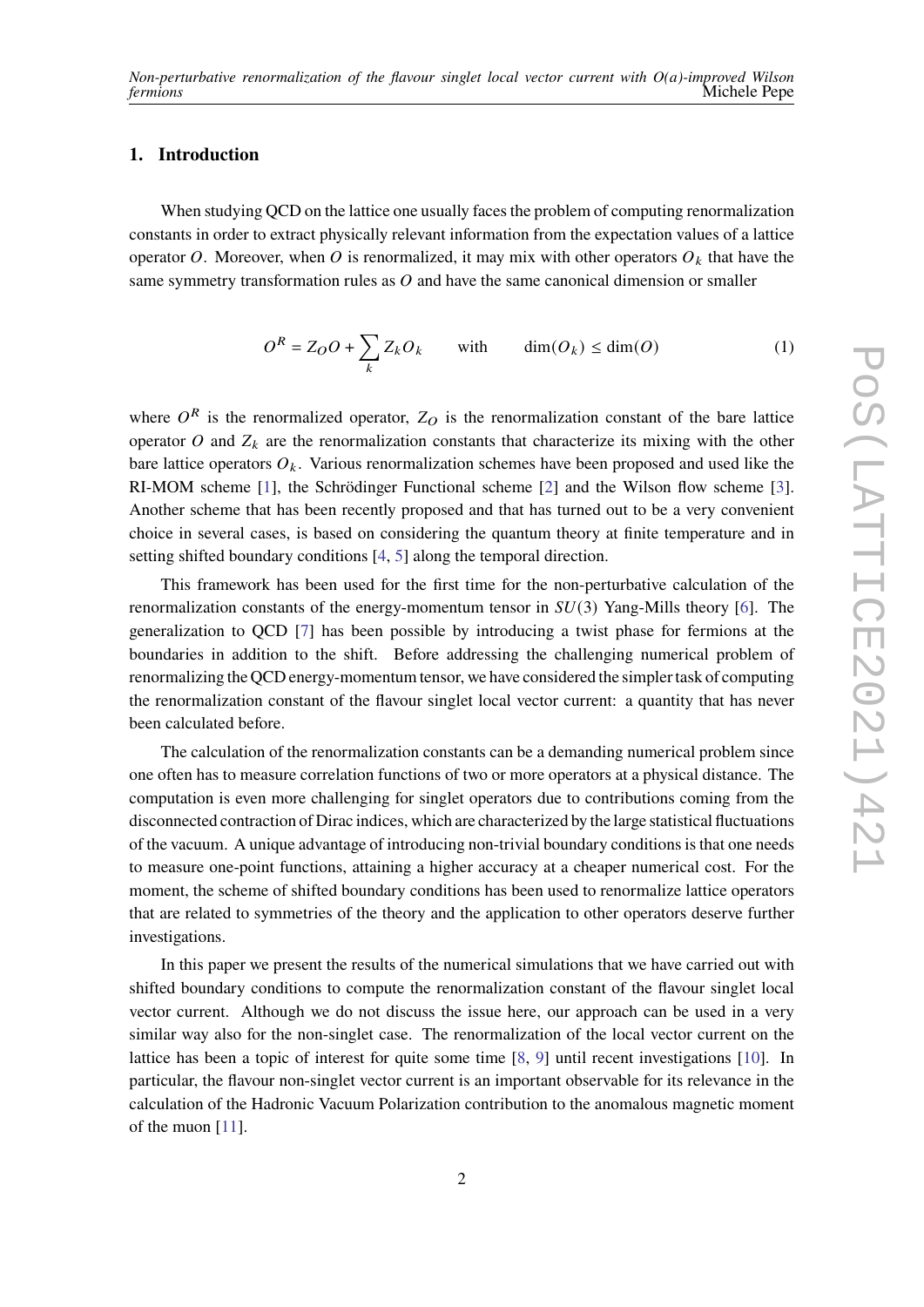## **2. Thermal Lattice QCD in a moving frame**

The study of QCD at finite temperature is usually performed to investigate thermodynamical features of the theory like, for instance, the pressure, the entropy density, the energy density as well as screening masses, trasport coefficients or other physically interesting quantities. Instead, in this paper we consider thermal QCD as a numerically efficient framework for computing the renormalization constant of the vector current on the lattice: that quantity is related to the specific definitions of the operator and of the action in the lattice regularization and not to physics.

We study OCD with 3 flavours of massless quarks on the lattice and we consider the Wilson plaquette action for the gauge sector and the  $O(a)$ -improved clover definition for Wilson fermions. We formulate the theory in a moving reference frame [\[4,](#page-7-0) [5\]](#page-7-1) that corresponds to introducing a spatial shift  $\xi$  for the fields when setting the boundary conditions in the temporal direction. For conventions and notations as well as for the detailed definition of the action, we refer to the Appendices A and C of reference [\[7\]](#page-7-3). The gauge fields and the quark and the anti-quark fields satisfy the following boundary conditions

$$
U_{\mu}(x'_0, \mathbf{x}) = U_{\mu}(x_0, \mathbf{x}') ; \quad \psi(x'_0, \mathbf{x}) = -e^{i\theta_0} \psi(x_0, \mathbf{x}') ; \quad \overline{\psi}(x'_0, \mathbf{x}) = -e^{-i\theta_0} \overline{\psi}(x_0, \mathbf{x}') \tag{2}
$$

respectively, where  $x'_0$  $\gamma'_0 = x_0 + L_0$  and  $\mathbf{x}' = \mathbf{x} - L_0 \xi$ ; all fields are periodic in the spatial directions. In the above equations we have considered a more general form for shifted boundary conditions in which the fermionic fields pick up also a non trivial phase  $\theta_0$  in addition to the usual antiperiodicity [\[7\]](#page-7-3). By a change of variables that phase can be rewritten as an imaginary chemical potential [\[12\]](#page-7-8) and it is interesting to note that there is an effective  $2\pi/3$  periodicity of the free energy due to the mixing of  $\theta_0$  with the  $\mathbb{Z}_3$  center symmetry of the  $SU(3)$  pure gauge sector [\[13\]](#page-7-9).

The non-anomalous Abelian part of chiral symmetry is not affected by the lattice regularization and it is exactly conserved also at finite lattice spacing. As a consequence, there is a flavour singlet conserved lattice operator that describes it and which is given by

<span id="page-2-0"></span>
$$
V_{\mu}^{c}(x) = \frac{1}{2} \Big[ \overline{\psi}(x + a\hat{\mu}) U_{\mu}^{\dagger}(x) (\gamma_{\mu} + 1) \psi(x) + \overline{\psi}(x) U_{\mu}(x) (\gamma_{\mu} - 1) \psi(x + a\hat{\mu}) \Big]. \tag{3}
$$

Since this operator represents a conserved current on the lattice, it has a unit renormalization constant and it approaches the flavour singlet continuum vector current in the limit of vanishing lattice spacing  $a \rightarrow 0$ . Other definitions of the flavour singlet vector current on the lattice can also be studied like, for instance, the one that more closely resembles the continuum definition

<span id="page-2-1"></span>
$$
V_{\mu}^{l}(x) = \overline{\psi}(x)\gamma_{\mu}\psi(x).
$$
 (4)

Although this latter definition requires to compute a renormalization constant  $Z_V$  of the lattice operator, it has the appealing numerical features of being ultra-local – i.e. not involving fields on different lattice points as  $V_{\mu}^{c}(x)$  does – and of having smaller statistical fluctuations. Moreover, the possibility of considering a local and a conserved definition of a given operator may be useful in some cases and it can be numerically convenient to consider both operators when computing multi-point correlation functions [\[16\]](#page-7-10). In the thermodynamic limit, the phase  $\theta_0$  is related to the temporal component  $V_0^c$  $\int_0^c$  of the conserved current by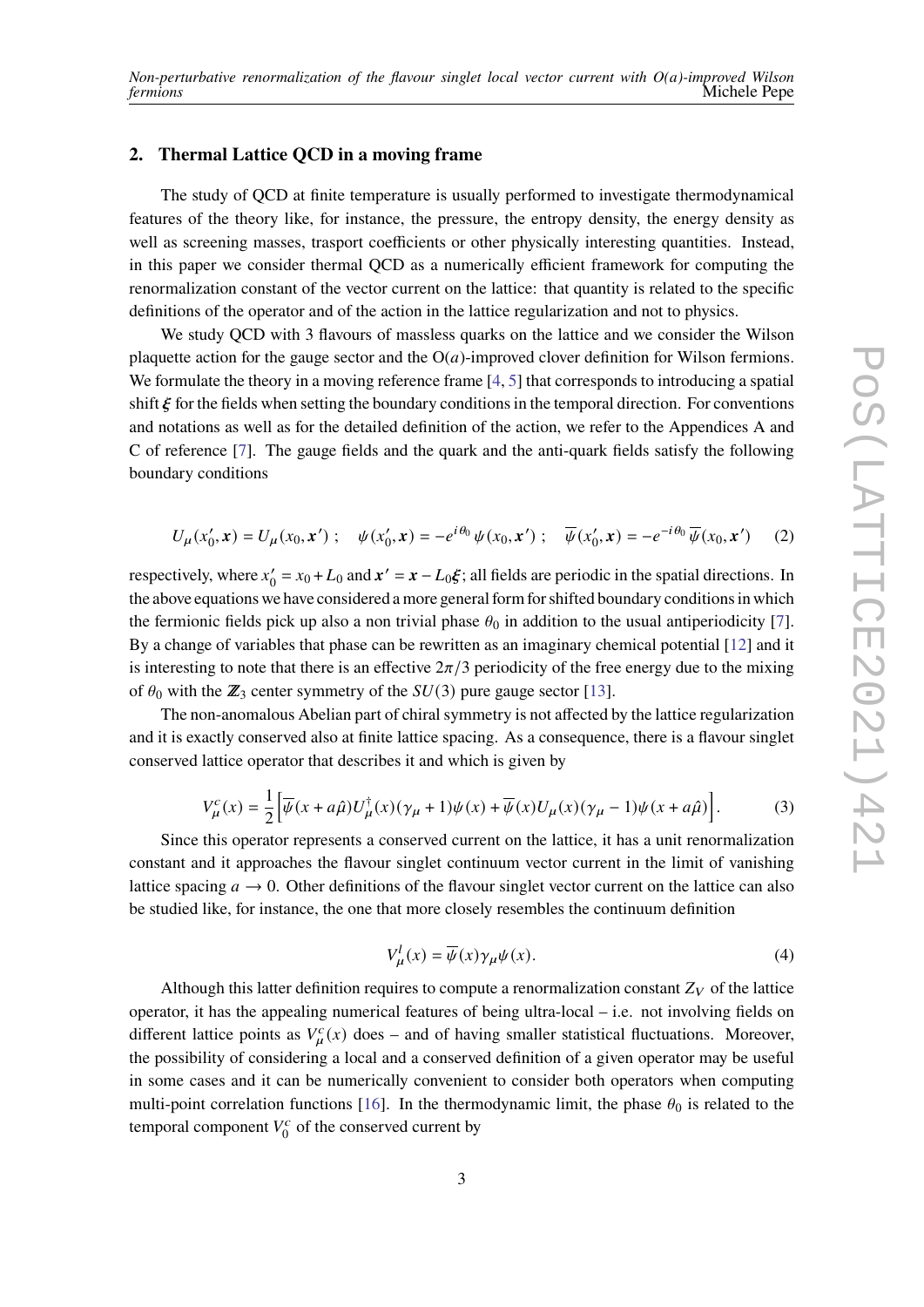$$
\langle V_0^c \rangle = -iL_0 \frac{\partial}{\partial \theta_0} f \tag{5}
$$

where  $f$  is the free energy density. The expectation value of the temporal component of the current vanishes both at zero and finite temperature, however, that is no longer the case when  $\theta_0$  takes non vanishing values. We can now define the renormalization constant of the local current as

<span id="page-3-0"></span>
$$
Z_V(g_0^2) = \lim_{a/L_0 \to 0} \frac{\langle V_0^c \rangle_{\theta_0}}{\langle V_0^l \rangle_{\theta_0}}
$$
(6)

where  $g_0^2$  is the bare coupling and the notation  $\langle \cdot \rangle_{\theta_0}$  means that a non vanishing value of the fermionic phase has to be considered. In the above definition we have suppressed the dependence on  $x$  thanks to translation invariance of the expectation values. It is interesting to note that the eq. [\(6\)](#page-3-0) is a legitimate definition for  $Z_V(g_0^2)$  also for usual periodic boundary conditions, namely when there is no shift. However, we observe that when we consider the shift  $\xi = (1, 0, 0)$ , lattice artifacts turn out to be particularly small.

In figure [1](#page-4-0) we show  $Z_V^{(0)}$ , the value of  $Z_V(g_0^2)$  at tree-level in perturbation theory, as a function of  $\theta_0$  and for several values of the lattice temporal extent  $L_0/a$ 

$$
Z_V^{(0)}\left(\frac{L_0}{a}\right) = \frac{\langle V_0^{c(0)} \rangle_{\theta_0}}{\langle V_0^{l(0)} \rangle_{\theta_0}} = 1 + O\left(\left(\frac{a}{L_0}\right)^2\right)
$$
(7)

where the label (0) means that the computation is performed at tree-level in perturbation theory. Thus, when  $L_0/a$  goes large,  $Z_V^{(0)}$  approaches the asymptotic unit value and the deviations from 1 are tree-level lattice artifacts. The left panel displays the results for usual periodic boundary conditions  $-i.e.$  no shift – while in the right panel we see the data for shifted boundary conditions with shift  $\xi = (1, 0, 0)$ . We observe that lattice artifacts are one order of magnitude smaller in the latter case: hence, even if it is not necessary, it is numerically very convenient to perform numerical simulations with shifted boundary conditions. We noticed a similar behaviour also in the  $SU(3)$ Yang-Mills theory where we found small lattice artifacts when measuring the entropy density with shifted boundary conditions with shift  $\xi = (1, 0, 0)$  [\[14,](#page-7-11) [15\]](#page-7-12).

The local and the conserved currents – given by eqs.  $(3)$  and  $(4)$  respectively – can be improved in order to reduce the relevance of the lattice artifacts; under renormalization they mix, in the chiral limit, with a single dimension 4 operator related to the tensor current [\[17\]](#page-7-13) and we have the following  $O(a)$ -improved definiton of the lattice operators

$$
\hat{V}_{\mu}^{c,l}(x) = V_{\mu}^{c,l}(x) + a c_V^{c,l} \partial_V \left( \frac{1}{2} \overline{\psi}(x) \left[ \gamma_{\mu}, \gamma_{\nu} \right] \psi(x) \right) + O(a^2)
$$
\n(8)

where  $c_V^{c,l}$  $\frac{c,t}{V}$  are numerical coefficients that accomplish the non-perturbative improvement when properly tuned. Thanks to translation invariance, the expectation value of the second term on the r.h.s. vanishes and, hence, both the expectation values of the local and the conserved vector currents are automatically  $O(a)$ -improved.

The tree-level calculation  $Z_V^{(0)}(L_0/a)$  allows to introduce a tree-level improved definiton of the renormalization constant of the local vector current as follows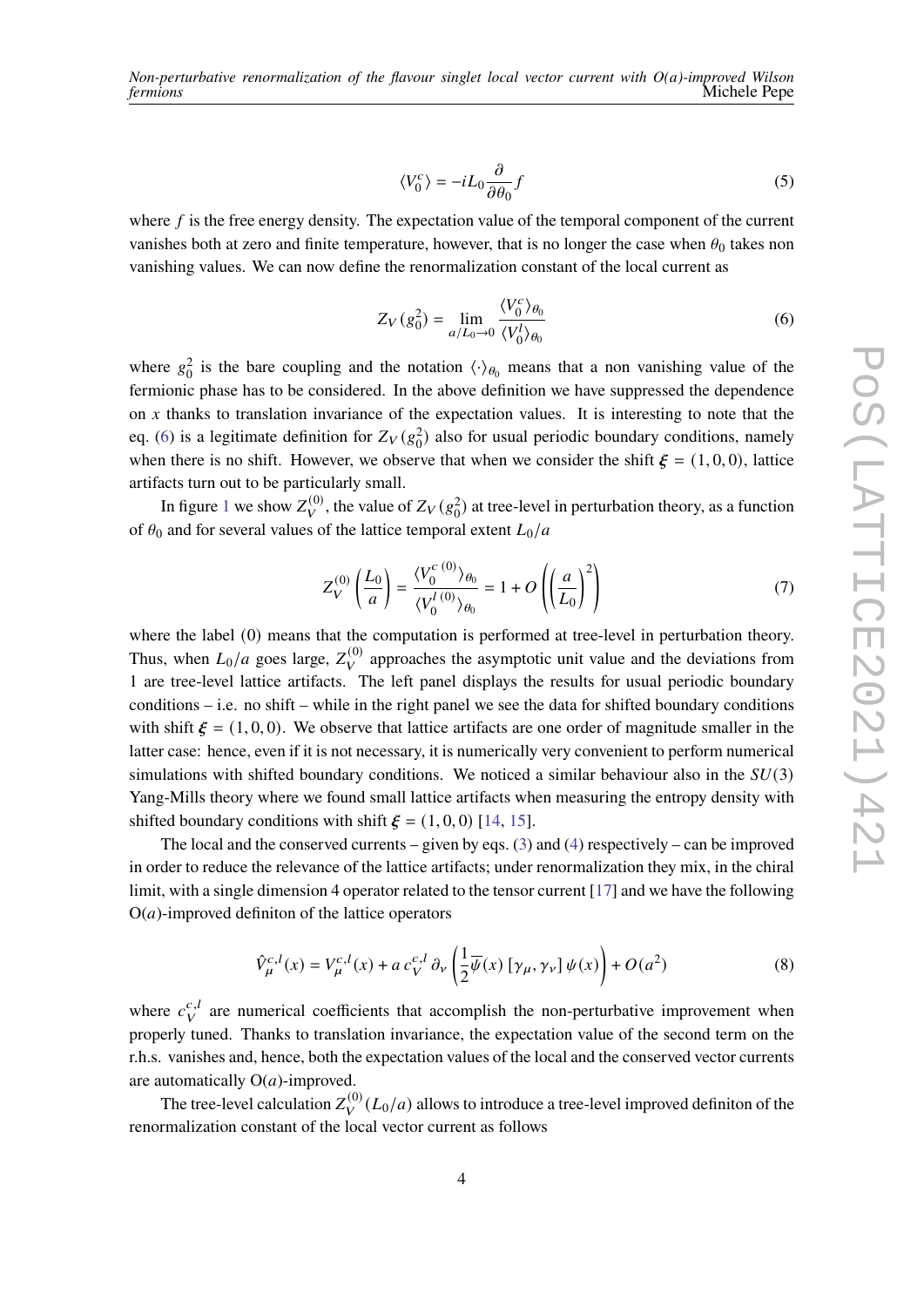

<span id="page-4-0"></span>

**Figure 1:** The lattice artifacts of the renormalization constant of the flavour singlet local vector current at tree-level in perturbation theory as a function of  $\theta_0$ . Values for various sizes  $L_0/a$  of the lattice in the temporal direction are shown: the left panel refers to the case of periodic boundary conditions (no shift) and the right one to shifted boundary conditions with shift  $\xi = (1, 0, 0)$ .

$$
Z_V(g_0^2) = \lim_{a/L_0 \to 0} \left[ \frac{\langle V_0^c \rangle}{\langle V_0^l \rangle} + 1 - Z_V^{(0)}(L_0/a) \right]
$$
(9)

where we left unchanged the symbol with respect to the unimproved definition. We have also completed the calculation of  $Z_V(g_0^2)$  at 1-loop order in perturbation theory and we plan to further improve the definiton of the renormalization constant in a forthcoming paper.

#### **3. The numerical study**

In this section we present the study that we have performed for the non-perturbative computation of the renormalization constant of the flavour singlet local vector current in QCD. The Monte Carlo simulations have been carried out with 3 flavours of massless  $O(a)$ -improved Wilson fermions and with the Wilson plaquette gauge action. We have considered 7 values of the bare gauge coupling  $g_0^2 = 6/\beta$  in the range [0.52, 1.13]:  $\beta = 5.3$ , 5.65, 6.0433, 6.6096, 7.6042, 8.8727 and 11.5. For each one of those values we have run numerical simulations on lattices with size  $96^3 \times L_0/a$  with  $L_0/a = 4, 6, 8, 10$ ; we have chosen the value  $\theta_0 = \frac{\pi}{6}$  $\frac{\pi}{6}$  for the fermionic phase and  $\xi = (1, 0, 0)$  for the shift. The critical value of the hopping parameter has been determined from ref. [\[18\]](#page-7-14) for the two smallest and the largest values of  $\beta$  while for the other 4 values we have used the results of [\[19\]](#page-7-15). A statistics of 100 trajectories has been collected for  $L_0/a = 4$  and 6 while for  $L_0/a = 8$  and 10 we have generated 400 and 1000 trajectories, respectively; each trajectory is 2 Molecular Dynamics Units long. The autocorrelation time is less than 2.

In figure [2](#page-5-0) we show the extrapolation to  $a/L_0 \rightarrow 0$  at fixed value of the bare gauge coupling of the tree-level improved definition of  $Z_V(g_0^2)$  for the 7 considered values of  $g_0^2$ . Linear fits in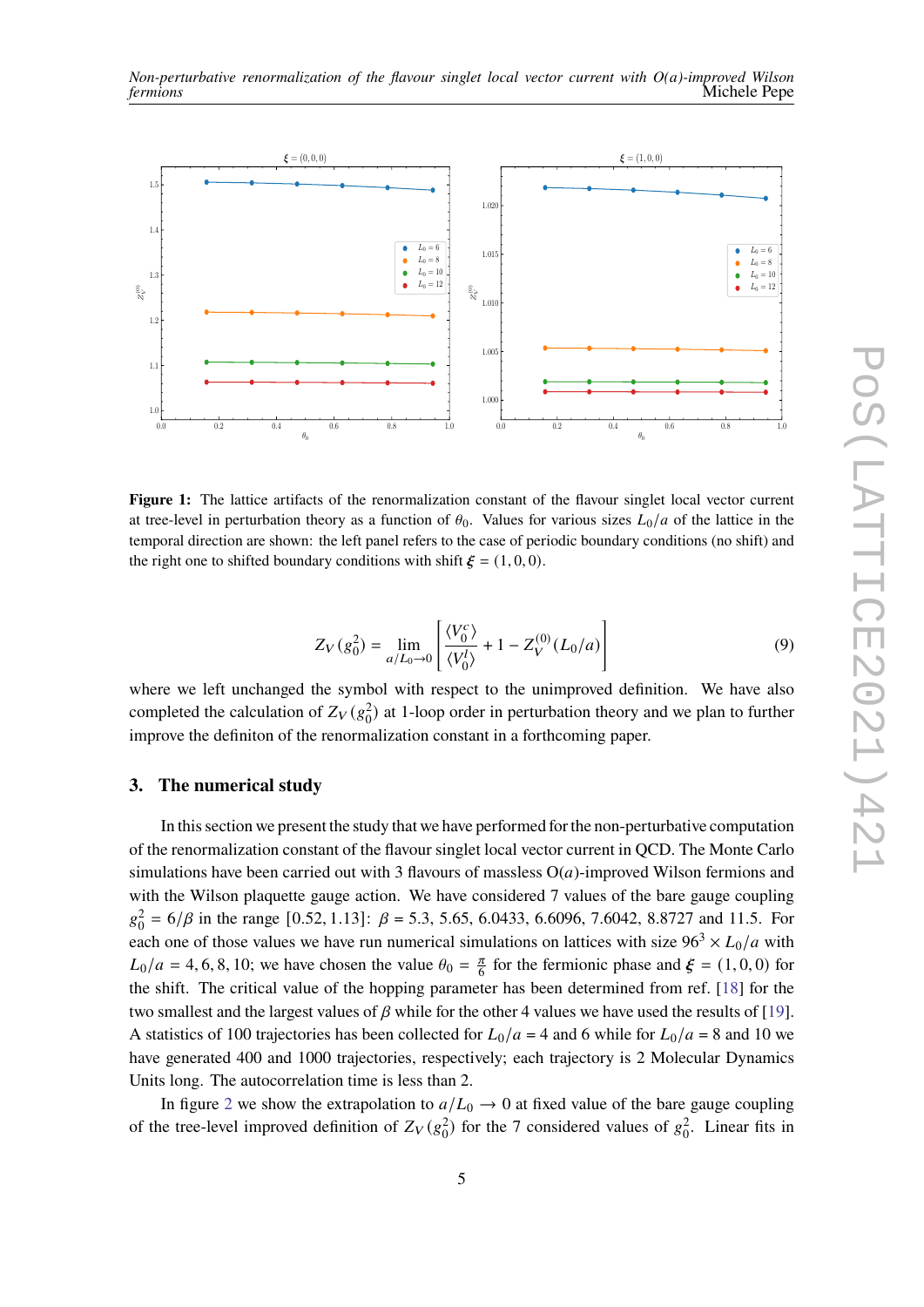$(a/L_0)^2$  provide a very good description of the numerical data and we obtain a final accuracy of 1% or less on the extrapolated values.

<span id="page-5-0"></span>

**Figure 2:** Extrapolations to  $a/L_0 \rightarrow 0$  of the tree-level improved renormalization constant  $Z_V(g_0^2)$  at the 7 values of the bare gauge coupling considered in this study.

The renormalization constant of the flavour singlet local vector current has been computed at 2-loop order in perturbation theory [\[20\]](#page-7-16). In figure [3](#page-6-3) we compare the results of our nonperturbative calculation with the perturbative formula. The symbols are the data from our Monte Carlo simulations and the continuous line is the 2-loop perturbative formula: it shows up working well up to  $g_0^2 \approx 0.9$  with about a 1% accuracy.

#### **4. Conclusions**

In this study we perform the non-perturbative calculation of the renormalization constant  $Z_V(g_0^2)$  of the flavour singlet local vector current of QCD with 3 flavours of massless quarks on the lattice. We show that by considering a non vanishing fermionic phase  $\theta_0$  – corresponding to an imaginary chemical potential – the renormalization constant  $Z_V(g_0^2)$  can be efficiently computed by the ratio of the expectation value of one-point functions of the conserved and of the local vector currents. We have worked in the framework of shifted boundary conditions: although, in this case, one could also consider usual periodic boundary conditions, shifted ones turn out to be a more convenient choice since lattice artifacts are much smaller. Our non-perturbative results are well described by the 2-loop perturbative formula for  $g_0^2 \le 0.9$ : we note that this very good agreement is quite remarkable, suggesting that both higher perturbative orders and residual discretization errors are very small.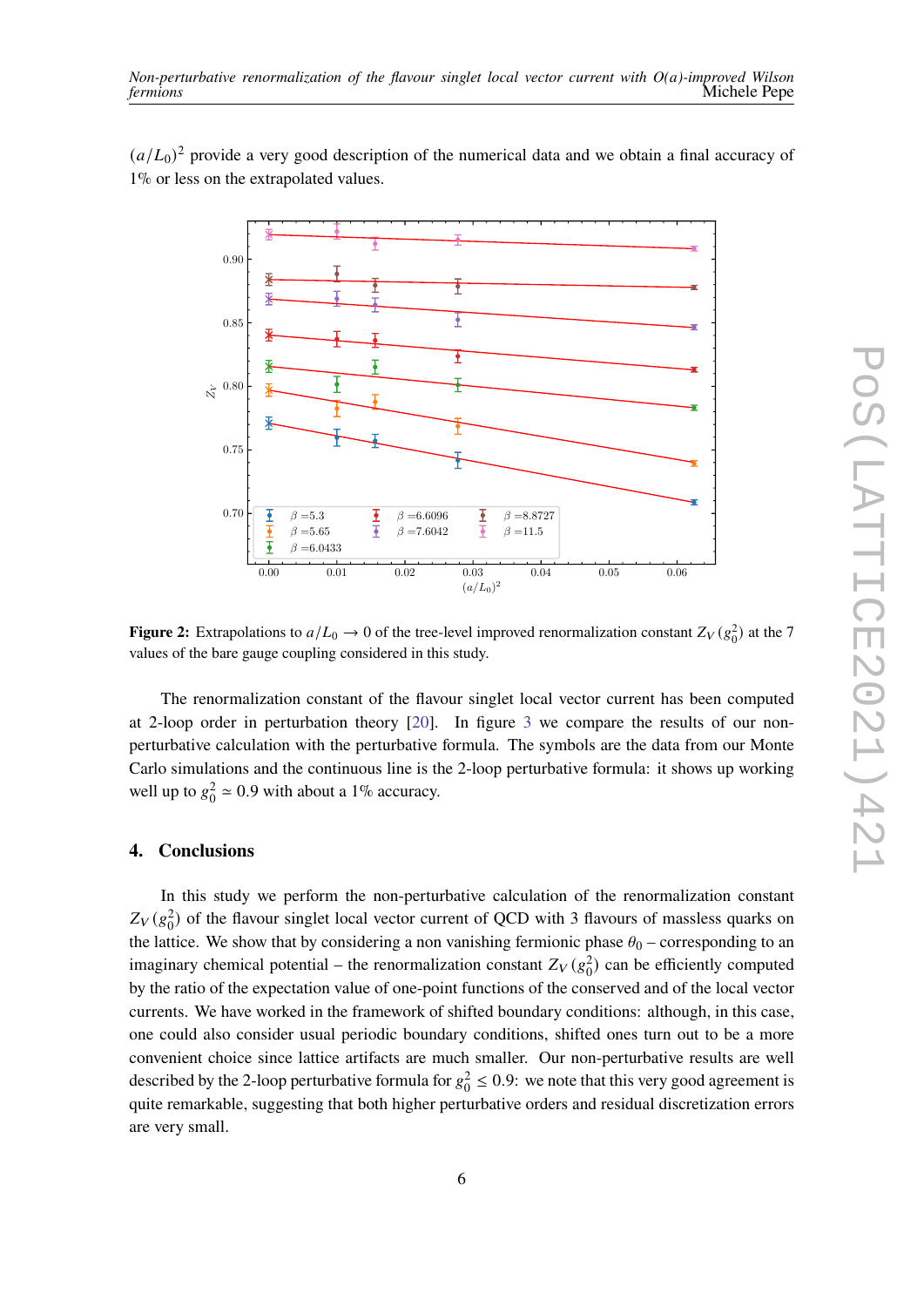<span id="page-6-3"></span>

**Figure 3:** Comparison between the non-perturbative calculation of  $Z_V(g_0^2)$  (symbols) and the 2-loop perturbative result (continuous line).

The method we exploited here to compute the renormalization constant of the flavour singlet local vector current can be applied also to the flavour non-singlet case with appropriate modifications. This study is the first application of the scheme of shifted boundary conditions to renormalize lattice operators in QCD; work is in progress to compute in this scheme the renormalization constants of the energy-momentum tensor.

## **Acknowledgement**

We acknowledge PRACE for awarding us access to the HPC system MareNostrum4 at the Barcelona Supercomputing Center (Proposals n. 2018194651 and 2021240051). We also thanks CINECA for providing us with computer-time on Marconi (CINECA-INFN, CINECA-Bicocca agreements). The R&D has been carried out on the PC clusters Wilson and Knuth at Milano-Bicocca. We thank all these institutions for the technical support. Finally we acknowledge partial support by the INFN project "High performance data network".

## **References**

- <span id="page-6-0"></span>[1] G. Martinelli, C. Pittori, C. T. Sachrajda, M. Testa and A. Vladikas, Nucl. Phys. B **445** (1995), 81-108.
- <span id="page-6-1"></span>[2] M. Luscher, R. Narayanan, P. Weisz and U. Wolff, Nucl. Phys. B **384** (1992), 168-228.
- <span id="page-6-2"></span>[3] M. Lüscher, JHEP **08** (2010), 071 [erratum: JHEP **03** (2014), 092].